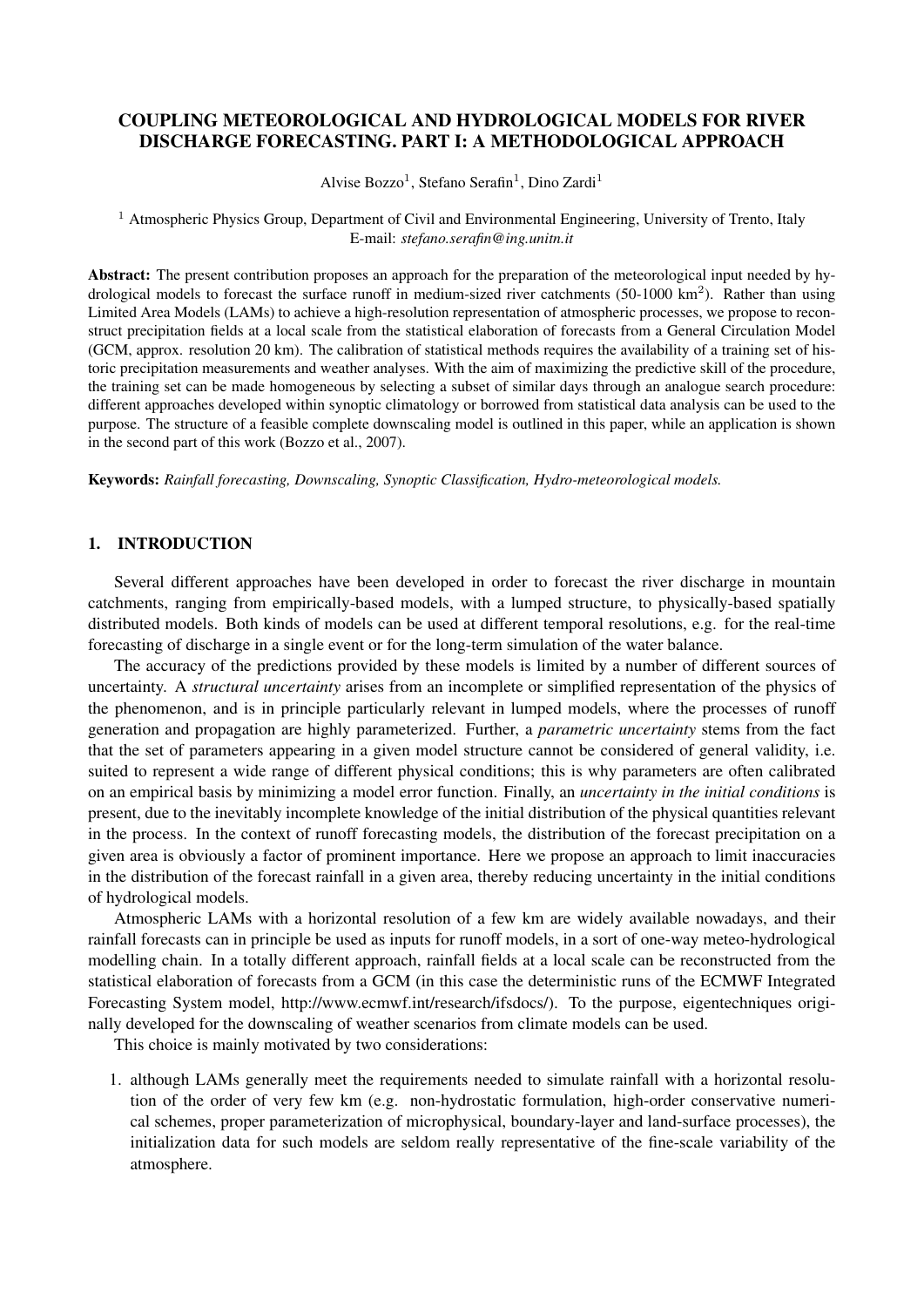2. the fine-scale spatial (and temporal) structure of a rainfall field is extremely intermittent, and therefore in principle it is hardly predictable with any LAM. This happens because precipitation fields are affected by extremely localized features, which are often not entirely or not correctly captured by model grids (e.g. orography, land use, local circulations).

Essentially, we recognize that a gap exists between the scale of variability of real precipitation fields and the scale at which quantitative analyses of atmospheric variables are available; furthermore, physical factors inherently difficult to model become important precisely in this range of scales. Consequently, it is reasonable to suppose that the use of physically-based models can only have a limited success in reproducing the scale relationships between the two extremes of the range, and in providing reliable rainfall estimates. Therefore, we take the forecasts of the ECMWF model as representative of the state of the atmosphere at the scale of a few hundreds of  $km^2$  (which we assume is a reasonable resolution limit for forecasts initialized with mesoscale observations), and seek for a suitable methodology to produce fine-scale predictions from these forecasts.

#### 2. AN APPROACH TO THE DOWNSCALING OF DAILY PRECIPITATION

Downscaling or disaggregation methods assume that the fine-scale distribution of some quantities can be inferred from a reliable depiction of their large-scale structure, based on a statistical model of the relationships existing between the two scales. Although it is possible to choose and consider only one variable at a time (as happens in the so-called disaggregation approaches), it is also possible to build models seeking for the relationship between several large-scale predictor variables and a single small-scale predictand variable. This possibility is interesting because atmospheric simulation models tend to provide better forecasts of quantities which are affected only marginally by parameterization schemes; these include for instance geopotential height and mean sea-level pressure, but not precipitation. Knowledge of well-predicted variables then appears to be a useful addition to the information content used for the downscaling of precipitation.

The feasibility of a downscaling approach for forecasting daily rainfall at a catchment scale of approx 50- 500  $\text{km}^2$  is investigated in this work. An extensive training set of both the predictand and predictor variables is of course needed in order to calibrate downscaling models. Data were collected and methods were developed for application in the Trentino-Alto Adige area (north-eastern Italy, approx. size 14000 km<sup>2</sup>), roughly corresponding to the upper portion of the Adige river catchment.

Historical data of the predictand variable, i.e. daily rainfall measurements in the period 1995-2005, have been recovered for 74 weather stations owned by Meteotrentino (the weather service of the Province of Trento), 81 weather stations owned by the Hydrographic Office of the Province of Bolzano, 46 rain gauges owned or managed by the Service for Hydraulic Works of the Province of Trento, and 91 weather stations owned by the IASMA Agricultural Research Institute. This makes for a total of 292 measurement points, a rather dense observation network where each rain gauge is on average representative of an area of approx.  $50 \text{ km}^2$ .

The predictor variables are taken from ECMWF analyses of temperature, specific humidity and geopotential height at different isobaric surfaces, and from forecasts of total precipitation with lead times ranging from 24 to 120 hours. All ECMWF data cover a wide area including western Europe (20°W-30°E, 30°-60°N), with a grid-resolution of 0.25 degrees (approx. 20 and 27 km in the E-W and N-S directions respectively). The reasons for considering such a large area is that the occurrence of precipitation in a small region does not depend only on local factors, but is considerably influenced by the large-scale situation of the atmosphere.

The heart of the downscaling problem lies in finding the common patterns of variability between two distinct sets of data, a large scale predictor and a small scale predictand. These data can be visualized as tables with an equal number of rows, each referring to a sample day. Every day of the sample is then described by a number of variables (the columns of the tables). Variables in the predictor table are a set of precipitation forecasts and other atmospheric variables known at different sites, while variables in the predictand table are a set of sparse precipitation measurements. The predictor and predictand tables need to be coupled in time but not in space, i.e. they need to be referred to the same days, but they can make use of measurements or forecasts referred to locations which are not exactly coincident.

The search of joint variability patterns in the two datasets makes use of tools from multivariate statistics (Singular Value Decompostion and Canonical Correlation Analysis): a description of the algorithms leading to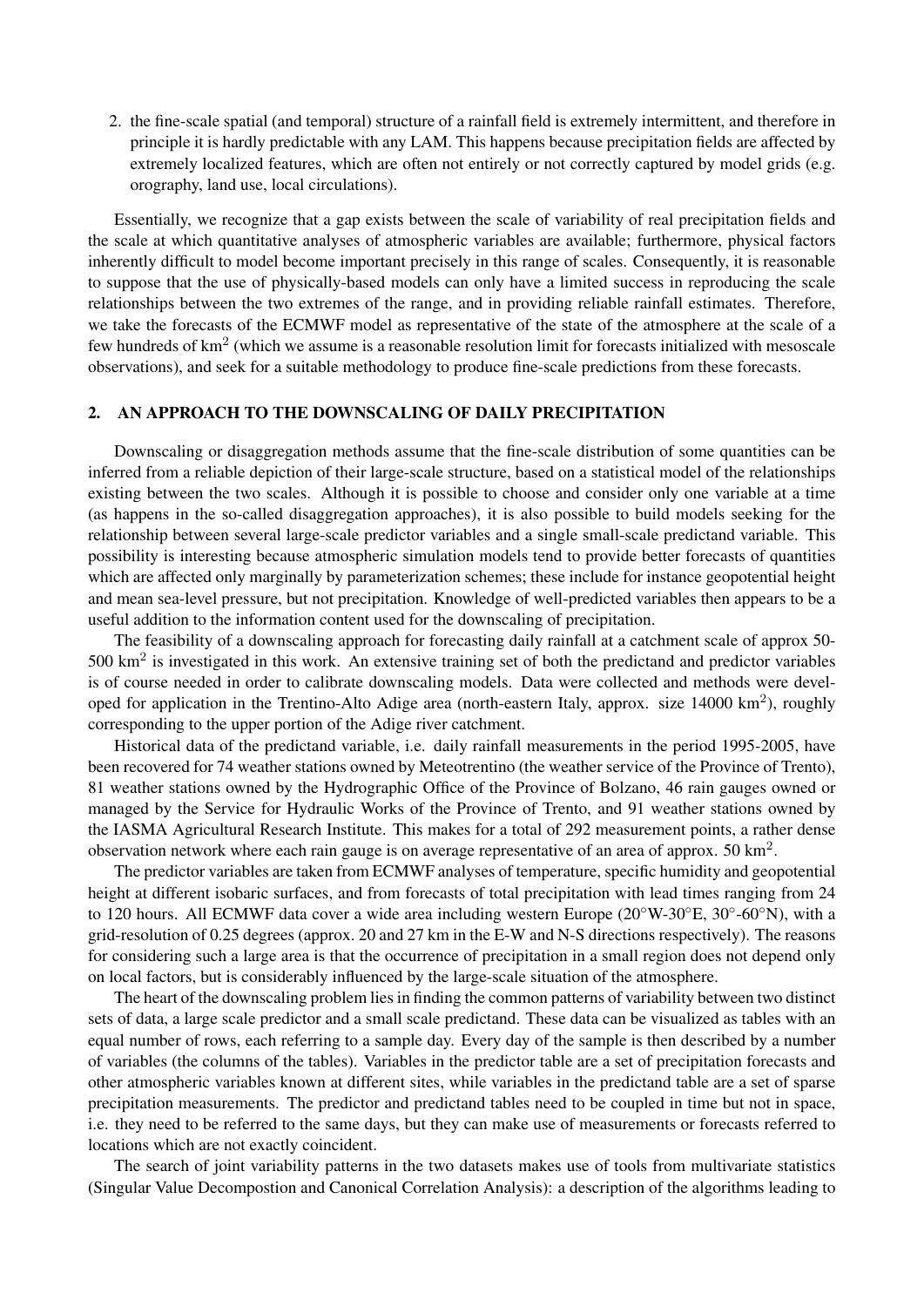the identification of joint variability modes and a comparative analysis of their results has been carried out by Bretherton et al. (1992), while their forecasting application has been described by Widmann et al. (2003).

Particular care needs to be taken in the definition of the training set used in calibration. We assume that raw time-series data from weather stations are not suited to form a proper set, mostly for two reasons. The first is that precipitation is a discontinuous variable, and time-series of daily precipitation observed in the area usually consist of long periods with no precipitation, separated by rather short rainfall events. Therefore, unmodified timeseries would make for a highly inhomogeneous set of data. The second reason is that pointwise rainfall measurements often have a very localized representativity, and are influenced by a quantity of potential limiting factors, measurement errors included. From a statistical point of view, these features result in a "noisy" field with a high variance (often several times larger than the mean). On one hand, this variance cannot be entirely captured by any synthethic statistical model; on the other, it isn't either entirely physically significant.

In light of these considerations, raw data should be processed in order to: (1) form a homogeneous data set, and (2) reduce their variance by smoothing out local or noisy variability. The first aim is pursued by finding the closest historical analogues to each day for which a rainfall forecast is desired (the analogy being evaluated both in terms of synoptic-scale circulation and of rainfall amount): as a result, the downscaling training set is discontinuous and varies from day to day. The second objective is instead met by spatializing rainfall measurements on a thick regular grid, and averaging gridpoint values at the desired spatial scale. For instance, if a rainfall estimate is desired in the elementary catchments of a hydrological model, then the rainfall expected in the gridpoints comprised in each of them can be averaged together: the final predictand dataset will have as many columns as the number of catchments considered.

In summary, a strategy to provide a quantitative estimation of rainfall may consist of a sequence of steps:

- 1. *Determine if precipitation is expected to occur in the target day* (e.g. by using a threshold criterion).
- 2. *If so, find in the historical record of rainy days the closest analogues to the target day itself, and use the corresponding predictor data to build a predictor training set*. A number of different synoptic typing strategies, mostly developed in the field of synoptic climatology, can be used in order to isolate a set of similar days from a larger sample. For instance, in the Lamb approach (El Dessouky and Jenkinson, 1975) day classification is based on a series of circulation indices computed from the pressure field on a regular grid: days assigned by the synoptic typing method to the same class are treated as analogous. According to the Teweles-Wobus analogue search method (Obled et al., 2002) days are considered similar if a score quantifying their difference between the zonal and meriodional pressure gradients is close to zero. The Lund and Kirchhofer classification approaches (El-Kadi and Smithson, 1996) identify analogous days with a similar procedure: the former selects those displaying a high cross-correlation index for a given variable at a given level (e.g. sea level pressure), while the latter those having a low mean square deviation for a given autoscaled variable at a given level. Finally, hierarchical clustering algorithms can be used to the purpose (Kalkstein et al., 1987): in these methods, clusters are created by iteratively grouping days separated by the minimum distance. The distance between days can be evaluated as the Euclidean norm in the phase space of several meteorological quantitities (e.g. geopotential height, temperature and specific humidity at different levels), as well as in the space of their leading principal components. Any of these approaches finally provides a set of days sorted in order of decreasing similarity.
- 3. *Process rain gauge data in the set of analogue days to remove spurious variability, thus forming an appropriate predictand data set*. The rendering of sparse data on a regular grid can be performed e.g. by kriging (Wackernagel, 2003), a geostatistical interpolation method often used in hydrological applications. The value of a quantity at any point in space is evaluated as a weighted average of values measured at other points. Weights are determined by solving a linear system whose formulation descends from the requirements of unbiased estimation and optimality. Because every spatial field is considered as a particular realization of a spatially distributed random function, the first criterion results in imposing that the expected value of the estimate at a point coincides with the (genereally unknown) mean of the function at that point. The second requires instead that the variance of the estimate be minimum. The system arising from these two conditions is completely specified only once the covariance structure of the random function, represented by its variogram, is known. A variogram represents the variation of the degree of spatial